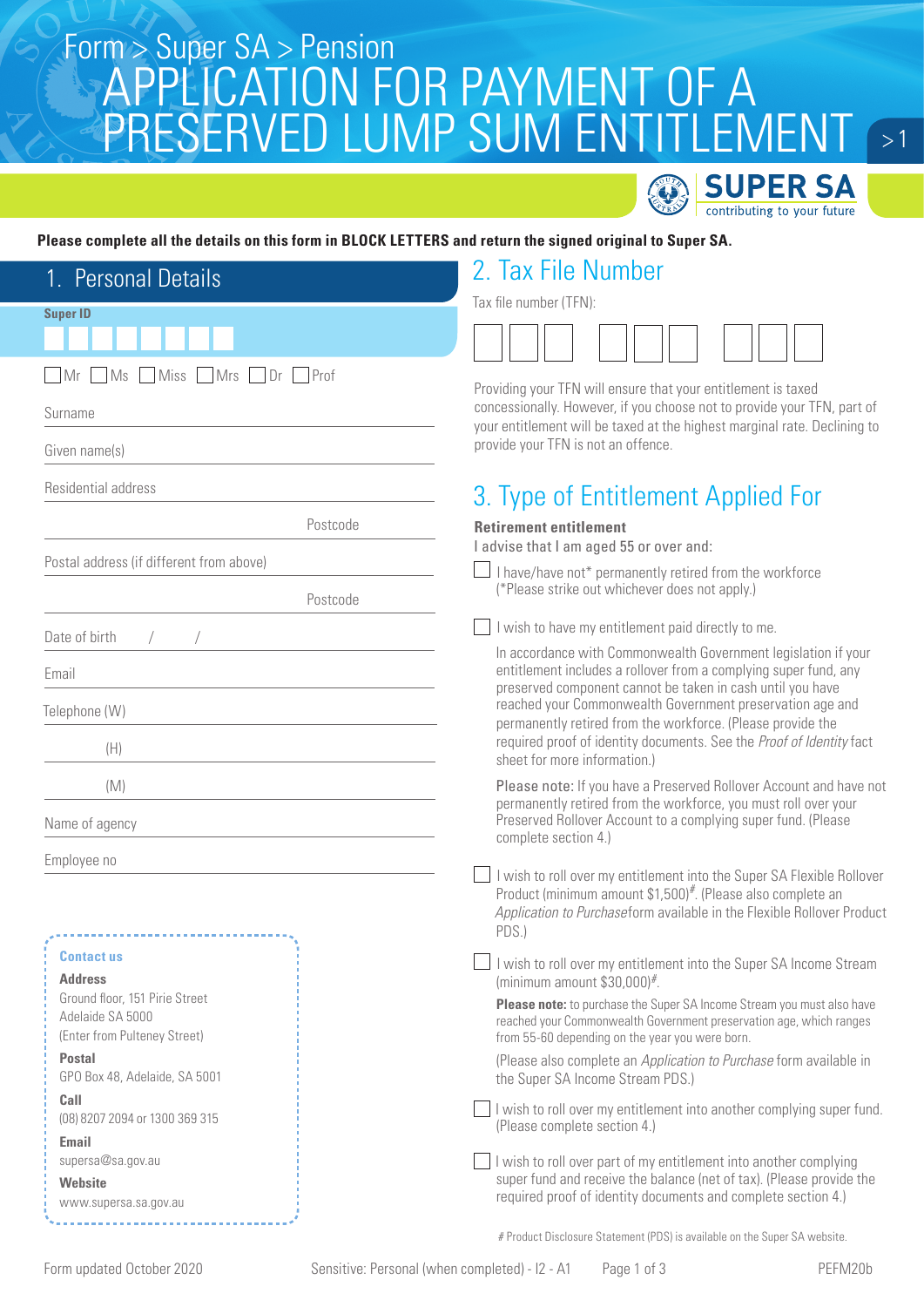## Super SA > Pension<br>CONTINUATION FOR DAVA AFNIT OF A APPLICATION FOR PAYMENT OF A PRESERVED LUMP SUM ENTITLEMENT



 $> 2$ 

### **Please complete all the details on this form in BLOCK LETTERS and return the signed original to Super SA.**

#### **Important**

If you wish to nominate a new bank account for your benefit to be paid to, we require you to provide a bank statement (eg printed statement or online statement from a bank or credit union) for the account. These statements need to be current (ie less than 12 months old) and must show your BSB, account number and your full name on the account.

**Please note** payments cannot be made to third party accounts, credit cards or overseas accounts. Super SA does not accept responsibility for rejection of transfer due to incorrect account details being provided by you.

### **Electronic transfer of funds**

Complete this section if you wish to have all or part of your entitlement paid directly to you via electronic funds transfer.

#### **Complete the following:**

Name of financial institution

BSB number (compulsory)

| Account name (account holder name) |  |  |
|------------------------------------|--|--|
|                                    |  |  |

| When completing your account details,<br>please use numbers only. Characters and |
|----------------------------------------------------------------------------------|
| symbols will not be recognised. For more                                         |
| information, contact your financial<br>institution.                              |

### **Other entitlement**

Account number

I advise that I am under age 55 and:

I wish to roll over my entitlement into the Super SA Flexible Rollover Product (minimum amount  $$1,500$ <sup>#</sup>.

(Please also complete an Application to Purchase form available in the Flexible Rollover Product PDS.)

 $\Box$  I wish to roll over my entitlement into another complying super fund. (Please complete section 4.)

I wish to apply for my entitlement on the grounds of DISABILITY.

- You must also complete a Claim for Disablement Entitlements form
- You are responsible for any doctor's fees charged for the completion of the medical report section of the Claim for Disablement Entitlements form.
- If you are intending to roll over your entitlement please complete section 4.
- If you are applying for all or part of your entitlement to be paid directly to you then please provide the required proof of identity documents.

### 4. Request to roll over an entitlement into another complying super fund

Please complete this section if you want to roll over any part of your entitlement into another complying super fund. All rollover payments will be forwarded direct to the institution you nominate below:

Name of rollover fund Rollover fund ABN New policy/member number Cheques to be made payable to Postal address of rollover fund



Fund) payments will be sent c/- the Fund details, as registered with the Australian Taxation Office. Please ensure that this information is up to date.

# For more information please refer to the Super SA Flexible Rollover PDS, available on the Super SA website.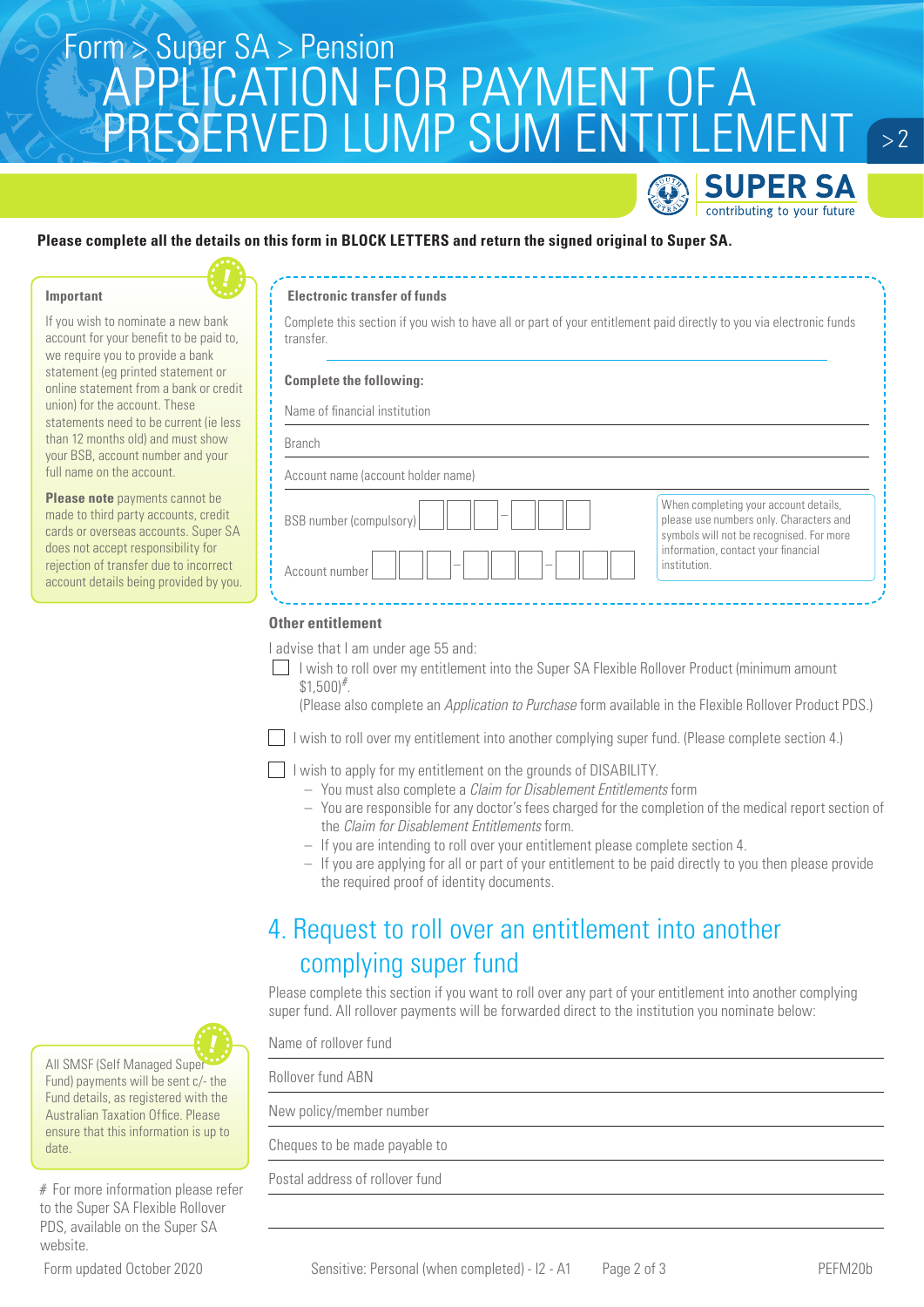## Super SA > Pension<br>CONTINUATION FOR DAVA AFNIT OF A APPLICATION FOR PAYMENT OF A PRESERVED LUMP SUM ENTITLEMENT



 $> 3$ 

### **Please complete all the details on this form in BLOCK LETTERS and return the signed original to Super SA.**

If you wish to roll over your entitlement to more than one institution, please attach the relevant documentation to this application. **Note:** If we are unable to verify that the rollover fund is a complying super fund, we will require you to provide a letter of compliance.

Rollover payment details

Amount to be rolled over \$ Amount to be retained in cash (gross) \$

### 5. Member Declaration

**I certify that the above details are true and correct. I understand that once payment has been made I will not be able to change my instructions.**

Signature Date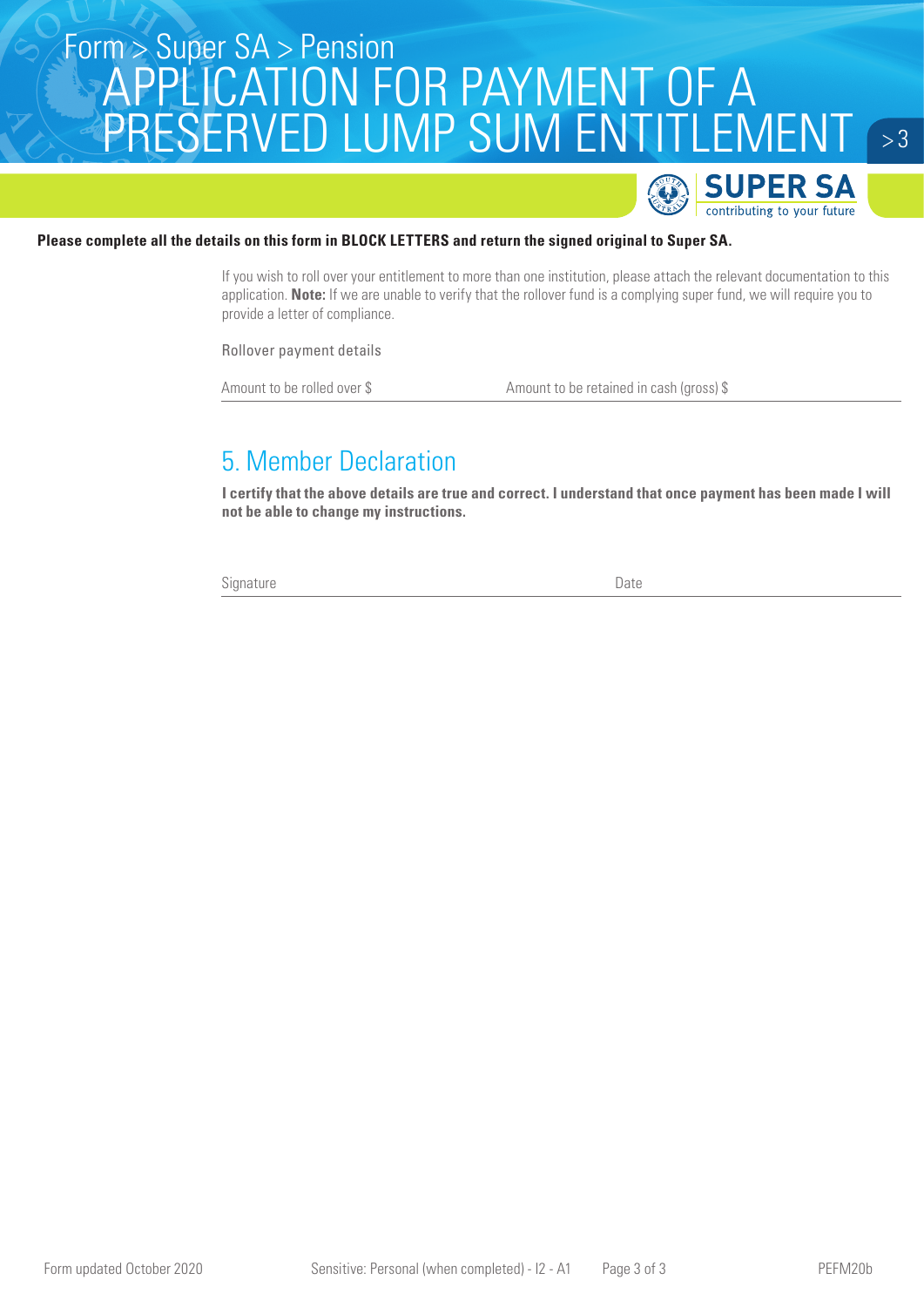

### **IN THIS FACT SHEET**

- > Accepted documents
- > Primary photographic identification documents
- > Primary non-photographic identification documents
- > Secondary identification documents
- > Providing the documents to Super SA
- > Who can certify a copy of your identification documents?

A 'certified copy' is a copy of an original document that has been signed and certified by an authorised person (see list on page 2).

The authorised person must see the original document and certify that the copy is a 'certified true copy' of the original document.

All pages of the document need to be certified as a true copy of the original by writing 'certified true copy' on each page. The certification must contain an original signature. Faxed copies cannot be accepted.

Documents must be certified within the last six months.

Identification documents can be provided either as original documents or as certified copies of original documents.

Among the reforms introduced by the Commonwealth Government in relation to anti-money laundering and counter-terrorism financing (AML/CTF) is the requirement for those claiming super entitlements to provide proof of identity.

This means that you or your representative (if applicable), are required to provide proof of identity when applying for the payment of a cash entitlement. For any exceptions to this requirement refer to the boxout section opposite.

### **Accepted documents**

Super SA must be able to verify your name, date of birth and residential address from:

- an original document or
- a certified copy or
- a certified extract from an original document.

The source documents may be either:

- a primary photographic identification document (your name and either your date of birth or residential address)
- or
	- both a primary non-photographic identification document and a secondary identification document (your name, date of birth and residential address).

The documents must be valid and not have expired. The only exception to this is a passport issued by a Commonwealth country, providing it expired less than two years ago.

### **Primary photographic identification documents**

A primary photographic identification document is one of the following:

### **Exceptions**

#### **Post-retirement products**

Proof of identity documents are required for Super SA's Income Stream and Flexible Rollover Product only in the following situations:

- opening a Flexible Rollover Product or Income Stream account (provision of a designated service)
- payment of a death benefit on commencing a reversionary pension
- full or partial cash payments (unless proof of identity documents are already held in the member's current name).

**Note:** if Super SA holds a member's current proof of identity documents then they can be used to verify a withdrawal application.

### **Division 293 tax payment**

To make a Division 293 tax payment directly to the ATO from a Super SA account, proof of identity documents are *not* required. If the payment is made to you proof of identity documents *are* required.

- a driver's licence containing your photograph
- a passport issued by the Commonwealth of Australia
- a passport or similar document issued for international travel purposes by a foreign government, the United Nations or an agency of the United Nations, which contains your photograph and signature. If necessary, you must also provide an English translation prepared by an accredited translator
- a proof of age card containing your photograph
- a national identity card issued for the purpose of identification by a foreign government, the

Last updated November 2017

Sensitive: Personal (when completed) -I2-A1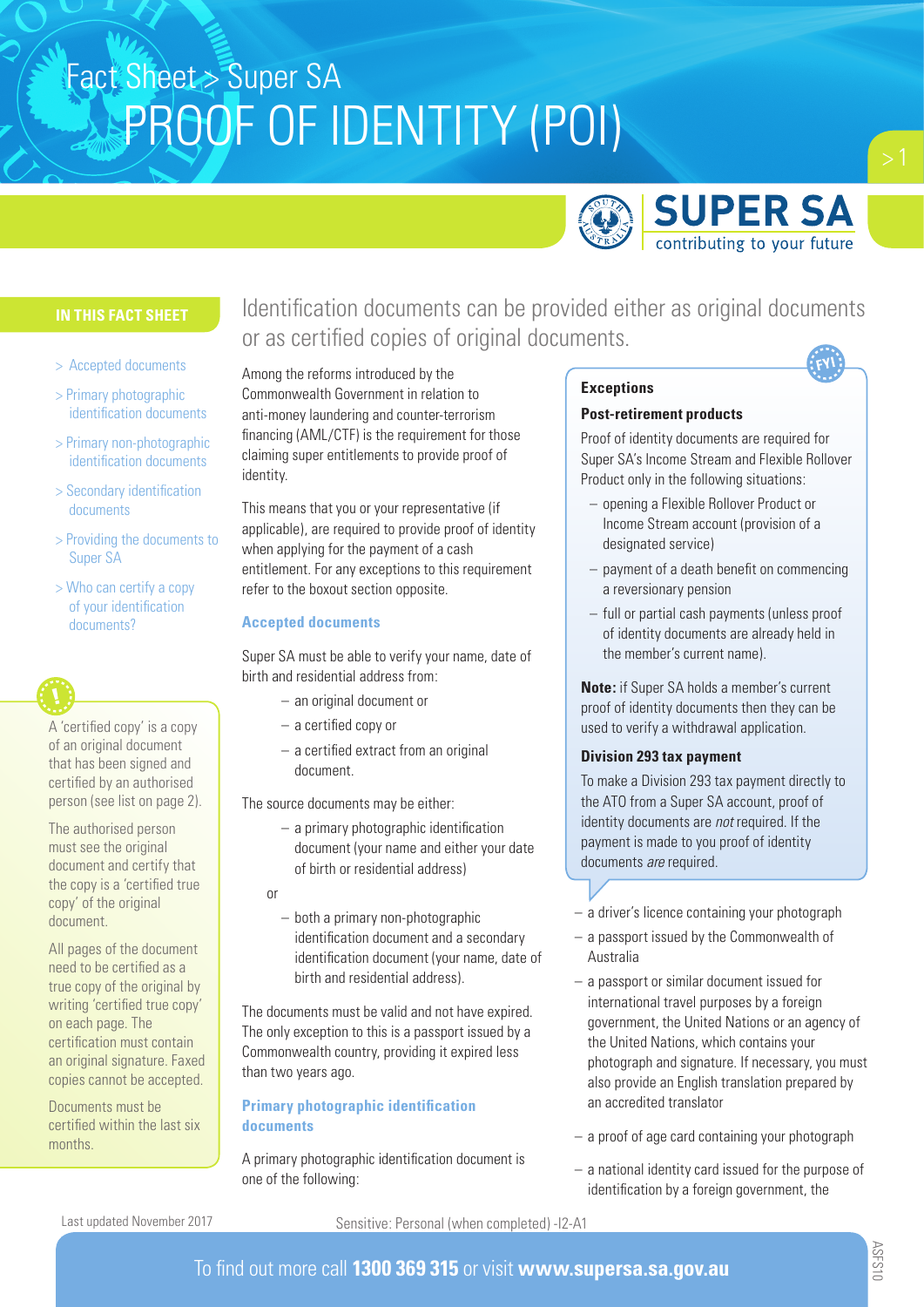

### **IN THIS FACT SHEET**

- > Accepted documents
- > Primary photographic identification documents
- > Primary non-photographic identification documents
- > Secondary identification documents
- > Providing the documents to Super SA
- > Who can certify a copy of your identification documents?

A certified copy is a copy of an original document that has been signed and certified by an authorised person.

The authorised person must see the original document and certify that the copy is a certified true copy of the original document.

All pages of the document need to be certified as a true copy of the original by writing 'certified true copy' on each page.

The certification must contain an original signature. Faxed copies cannot be accepted.

United Nations or an agency of the United Nations, which contains your photograph and signature. If necessary, you must also provide an English translation prepared by an accredited translator.

### **Primary non-photographic identification documents**

A primary non-photographic identification document is one of the following:

- a birth certificate or birth extract issued by an Australian State or Territory
- a citizenship certificate issued by the Commonwealth Government
- a citizenship certificate issued by a foreign government. If necessary, you must also provide an English translation prepared by an accredited translator, unless the person who sights the document understands the language it is written in
- a birth certificate issued by a foreign government, the United Nations or an agency of the United Nations. If necessary, you must also provide an English translation prepared by an accredited translator
- a pension card issued by Centrelink that entitles you to financial benefits.

### **Secondary identification documents**

A secondary identification document is one of the following documents containing your name and residential address:

- a notice issued to you by the Commonwealth, or a State or Territory government within the preceding 12 months, that shows you have received financial benefits from that government
- a notice issued to you by the Australian Taxation Office within the preceding 12 months which records details of a Commonwealth tax debt or rebate

– a notice issued by a local government body or utilities provider within the preceding three months which records the provision of services to you or your address.

If you do not have any of the documents listed above, please contact Super SA to discuss your options.

### **Providing the documents to Super SA**

Identification documents can be provided either as original documents or as certified copies of original documents.

If you provide original documents please bring them to the Super SA Member Centre, Ground Floor 151 Pirie Street (enter from Pulteney Street), Adelaide. A Super SA staff member will sight the documents and take a photocopy for our records and return the originals to you immediately.

If you provide certified copies then you can post the documents or deliver them in person to Super SA when you apply for payment of your cash entitlement. Super SA will retain these documents.

### **Who can certify a copy of your identification document(s)?**

Under AML/CTF rules, the following people are able to certify that copies of your documents are true extracts of the originals:

- a person who is enrolled on the roll of the Supreme Court of a State or Territory, or the High Court of Australia, as a legal practitioner
- a person who is currently licensed or registered to practise one of the following occupations:
	- Chiropractor
	- Dentist
	- Legal practitioner
	- Medical practitioner
	- Nurse
	- Optometrist

Last updated November 2017

Sensitive: Personal (when completed) -I2-A1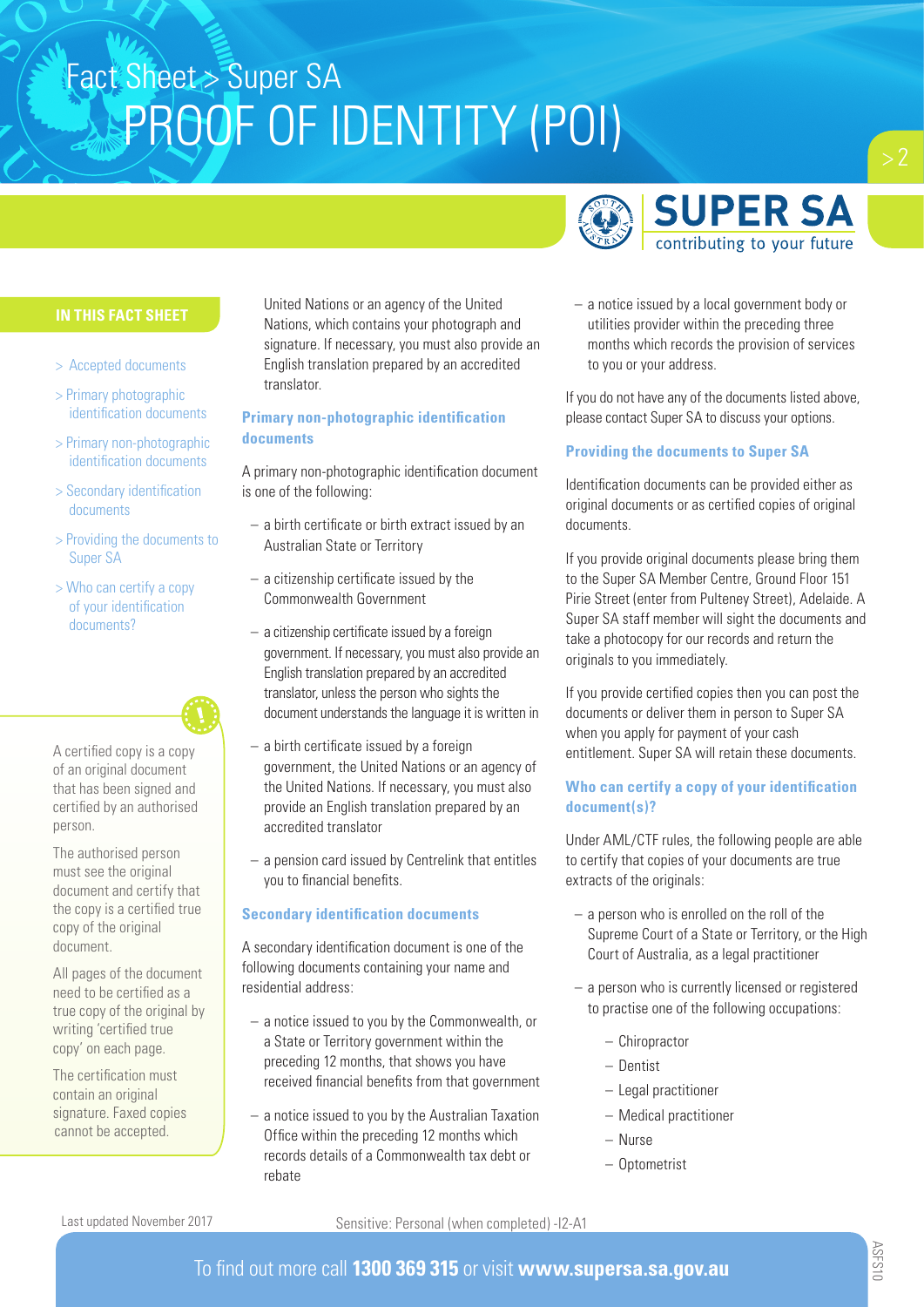

### **IN THIS FACT SHEET**

- > Accepted documents
- > Primary photographic identification documents
- > Primary non-photographic identification documents
- > Secondary identification documents
- > Providing the documents to Super SA
- > Who can certify a copy of your identification documents?

You cannot certify your own documents, even if you fall under one of the accepted categories.

- Patent attorney
- Pharmacist
- Physiotherapist
- Psychologist
- Trademarks attorney
- Veterinary surgeon
- an officer or authorised representative of a holder of an Australian financial services licence, with two or more continuous years of service with one or more licensees
- an agent of the Australian Postal Corporation who is in charge of an office supplying postal services to the public
- an Australian Consular Officer or Australian Diplomatic Officer (within the meaning of the *Consular Fees Act 1955*)
- a bailiff
- a chief executive officer of a Commonwealth court
- a clerk of a court
- a commissioner for Affidavits
- a commissioner for Declarations
- an employee of the Australian Trade Commission who is:
	- in a country or place outside Australia and
	- authorised under paragraph 3 (d) of the *Consular Fees Act 1955* and
	- exercising his or her function in that place
- an employee of the Commonwealth who is:
	- in a country or place outside Australia and
	- authorised under paragraph 3 (c) of the *Consular Fees Act 1955* and
	- exercising his or her function in that place
- a fellow of the National Tax Accountants' Association
- a finance company officer with two or more years of continuous service
- a holder of a statutory office
- a judge of a court
- a Justice of the Peace
- a magistrate
- a marriage celebrant registered under Subdivision C of Division 1 of Part IV of the *Marriage Act 1961*
- a master of a court
- a member of Chartered Secretaries Australia
- a member of Engineers Australia, other than at the grade of student
- a member of the Association of Taxation and Management Accountants
- $-$  a member of the Australian Defence Force who is:
	- an officer or
	- a non-commissioned officer within the meaning of the *Defence Force Discipline Act 1982* with two or more years of continuous service or
	- a warrant officer within the meaning of that Act
- a member of the Institute of Chartered Accountants in Australia, the Australian Society of Certified Practising Accountants or the Institute of Public Accountants (IPA)
- a member of:
	- the Parliament of the Commonwealth or
	- the Parliament of a State or
	- a Territory legislature or
	- a local government authority of a State or **Territory**

### Sensitive: Personal (when completed) -I2-A1